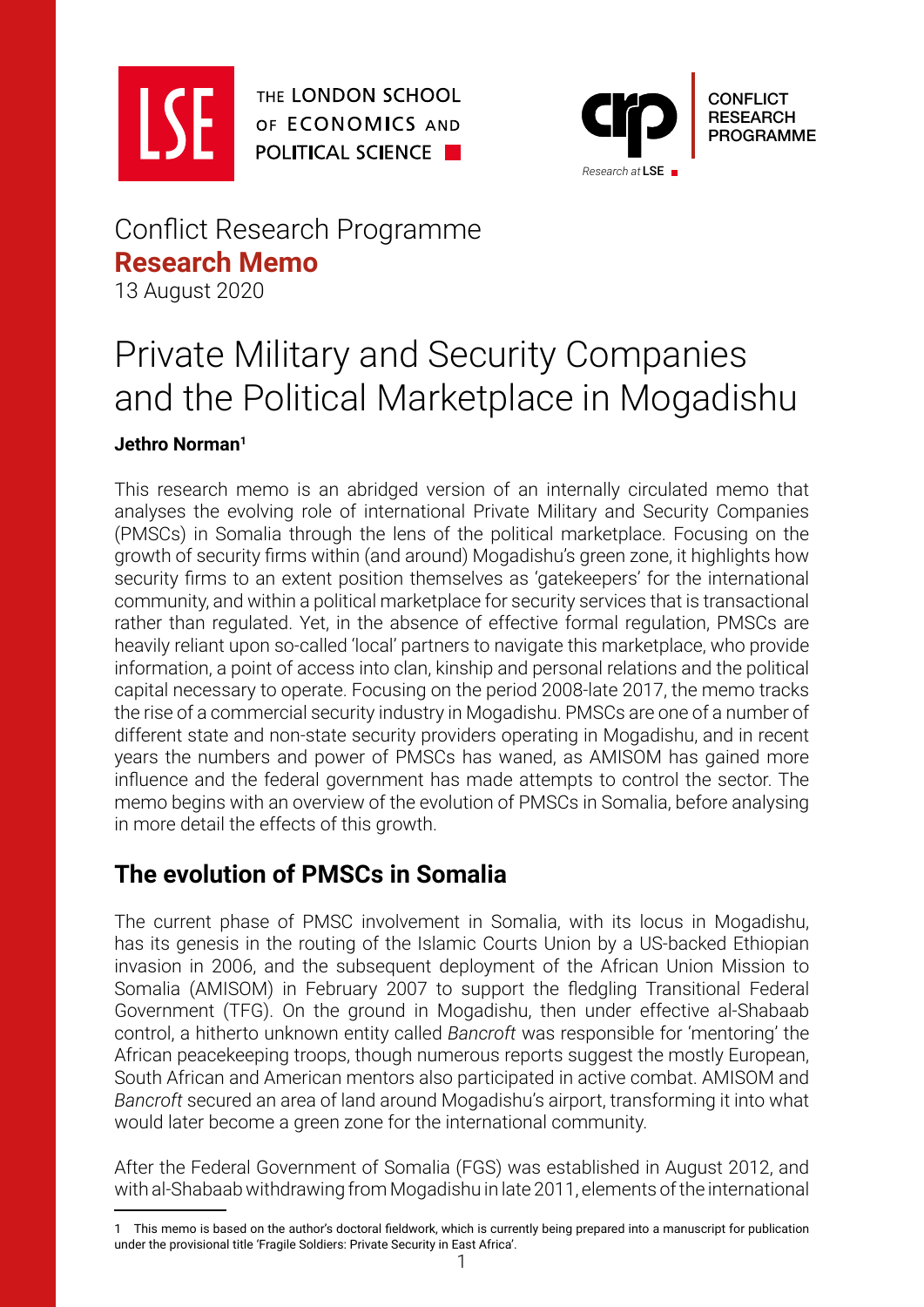community, notably the UN and the EU, began to move their operations from Nairobi into the green zone. This correlated with increasing numbers of PMSCs, many of which had made their names in Iraq and Afghanistan and as opportunities there waned, saw the international expansion into Somalia and revamped donor commitments as an indication of an emerging market. The 2013 Somali Compact which framed future relations between Somalia and the international community identified building national security institutions as a central priority, and security spending constitutes a significant portion of international funding to Somalia. In 2017, money for security cooperation was conservatively estimated at USD\$400m per year.<sup>2</sup> PMSCs are considerable beneficiaries of this, and *Bancroft* was joined by several other PMSCs performing a variety of training, logistics, and capacity building roles to AMISOM and the inchoate Somali security services.

Beyond this direct support, a security industry also developed to meet the demands of a growing number of political consultants, humanitarian and for-profit development actors, as well as the diplomatic staff circulating in and out of the green zone. PMSCs provided risk management services, as well as armed Private Security Detail (PSD) and convoy protection to facilitate meetings outside of the green zone, mostly with the nascent Somali government. PMSCs also provide a range of security services for so-called 'frontier' business interests operating outside of the auspices of international stabilisation agendas in Somalia. Security has also increasingly become an umbrella concept: a way to sell a plethora of other services including accommodation, hospitality and even recreation.

The green zone is the locus of international PMSC activity in Somalia, and business depends upon its existence. Whilst most firms reside inside the green zone, a few have set up outside, with mixed success. These PMSCs frame this as a decision that allows them to be more plugged into the city than inside the 'echo chamber' of the green zone, but it is likely that the more pressing issue is the difficulty of procuring land, where competition has intensified in recent years and a relationship to AMISOM is essential. Outside of Mogadishu PMSCs presence is limited due to higher operating fees, less international investment, and a more uncertain environment, particularly due to the absence of any AMISOM protected green zone.

## **PMSCs and the political marketplace**

This section describes how PMSCs work and their effects. Both international PMSCs and their so-called 'local' partners fits into a pattern of recurrent extraversion strategies that have come to define state-building processes in Somalia since the collapse of the state in 1991.<sup>3</sup> PMSCs are not simply a substitution for state activities, or an effect of the failure of state-building. Instead, they are best understood as part of an alternative form of governance which has been described as a political marketplace.<sup>4</sup>

It is helpful to think of PMSCs as positioning themselves as 'gatekeepers' between the green zone and the city. Security contractors provide risk reports to incoming clients and are often the first face clients see when they arrive and who they check out with when they leave. Whilst most international staff circulate in and out of the green zone for a period of days, weeks or months, security contractors' have generated a much more permanent presence, often over a period of several years. A few have been in and out of Mogadishu for almost a decade. Even the small national military contingents contained within the green zone are often on six-month rotations and restricted by overly stringent force protection protocols that often do not allow them to leave the compound or access local knowledge circuits.

<sup>2</sup> De Waal, Alex (2017) *Somalia synthesis paper*. Conflict Research Programme. London School of Economics and Political Science, London, UK.

<sup>3</sup> Hagmann, Tobias (2016) Stabilization, extraversion and political settlements in Somalia. Nairobi: Rift Valley Institute.

<sup>4</sup> De Waal, Alex (2015) *The Real Politics of the Horn of Africa: Money, War and the Business of Power.* Cambridge: Polity.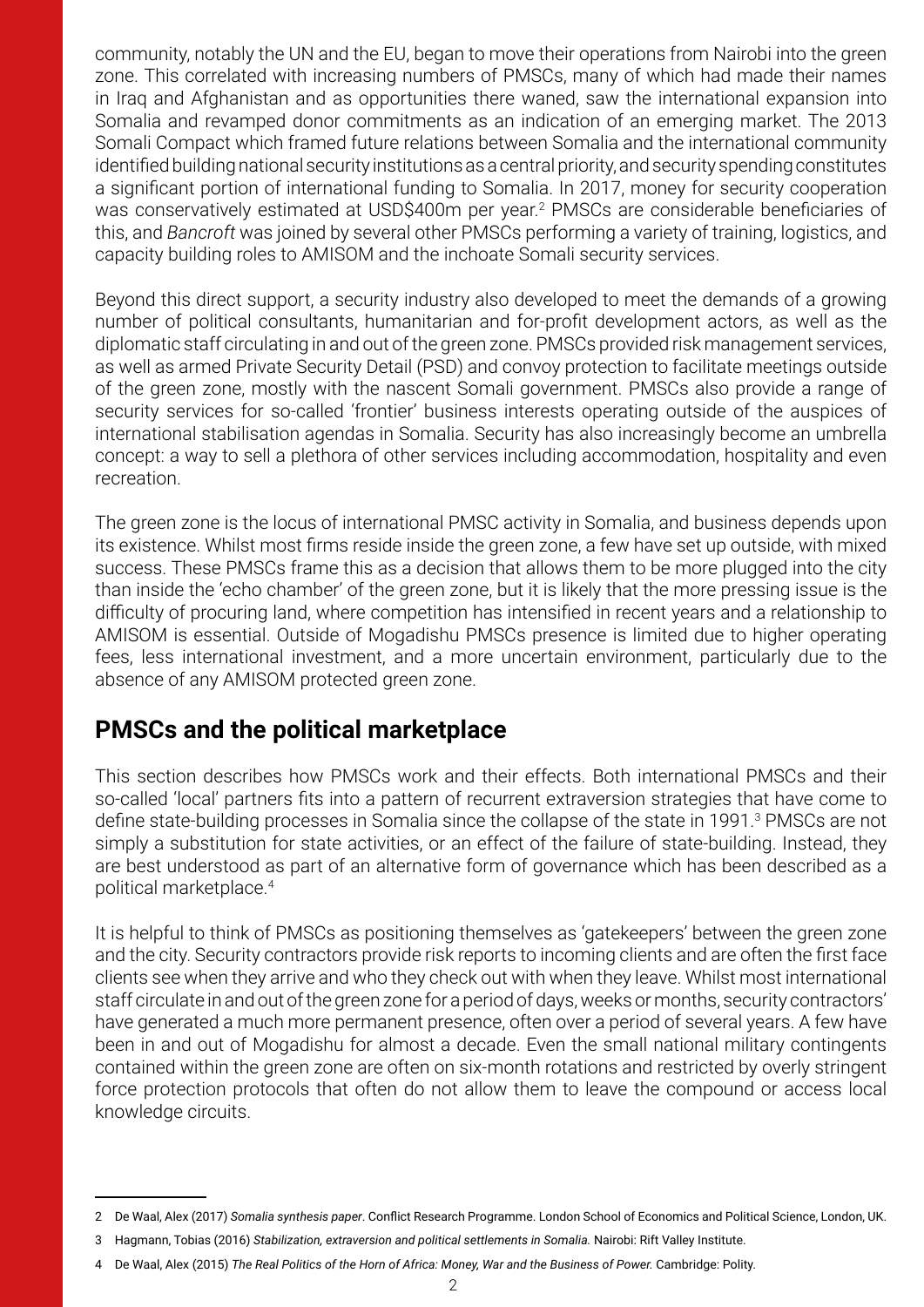#### *'Local' partners*

PMSCs (and many of their clients) therefore depend upon the continued existence of a green zone as an internationalized bubble of sovereignty. Yet securitised spaces such as Mogadishu's green zone are never as sealed off from the wider social and political environment as their proponents might idealise, and contractors' role as interlocuters is dependent upon their imbrication within city-wide economies of protection and coercion. The green zone's existence benefits not only PMSCs (and their clients), but also a cadre of Somali political entrepreneurs, for whom it is a source of lucrative international security rents. These entrepreneurs are described by expatriate security contractors as local partners. Yet 'local' does not adequately capture the nature of this arrangement. Many are Somali diaspora, and the relationship is perhaps better understood as a relationship between two sets of different transnational actors.

Local interlocuters are necessary to guide international PMSCs through opaque registration processes, and to assist with the importation of weapons, equipment and armored vehicles. Accessing timely and accurate information is key to successfully playing the political marketplace and the local partner is also an important source of such information. The local partner provides a point of access into clan and kinship networks, and into the broader political marketplace that allows access to the city necessary for the everyday PSD and convoy services that PMSCs sell. Yet this also means that PMSCs access is usually limited to their partner's zone of influence and clan presence in the city.

There is a clear interest in sustaining high rates for security services on both sides of the green zone, and politics and the business of security are heavily interconnected. PMSCs Somali partners are typically influential diaspora that are often well-connected to government, and sometimes even serving politicians. There are also strong links between private security and aid contracts. A recent report<sup>5</sup> identified how a cohort of influential Somali businessmen with a history of extraversion continue to profit off the international intervention in Somalia. Many were former UN WFP contractors that had won lucrative contracts in food distribution, security and logistics under UNOSOM, and have since converted this wealth into political power, and notably in investments in the green zone.

## **Conclusion**

Since the deployment of AMISOM in 2007, and particularly since the establishment of the FGS in 2012, the number and activities of PMSCs has grown in Somalia. The locus of this activity is Mogadishu, where an AMISOM protected green zone has become a semi-permanent site of internationalized sovereignty and home to a growing security industry. PMSCs in conjunction with politically connected Somali security firms assume the role of gatekeepers for the international community, and actively maintain the green zone's inside/outside dichotomy of risk and danger. This clearly undermines the stated aims of international assistance to rebuild national security institutions in Somalia, and instead PMSCs are better seen as part of an alternative governing system. PMSCs operate in the context of a transactional, exclusionary and violent politics where the federal government is one player amongst many in Mogadishu (and Somalia's) decentralized political marketplace. AMISOM, whilst clearly of a different character to PMSCs, nevertheless also plays a critical role as gatekeeper for the international community, both competing and working with PMSCs. This market in security services operates differently to one that is regulated by an institutionalized state apparatus. It is not clear to what extent Government attempts to regulate this sector have been successful or are rather ad-hoc attempts to extract security rents. Yet it is apparent that business and security are irretrievably entangled on both sides of the green zone's blast walls. In Mogadishu, PMSCs power does not come from the gun, or the armoured car, but from the extent to which they are integrated into Somalia's mercurial political marketplace.

<sup>5</sup> Jaspars, Susanne, Adan, Guhad and Majid, Nisar (2019) *Food and power in Somalia: business as usual?* Conflict Research Programme, London School of Economics and Political Science, London, UK.